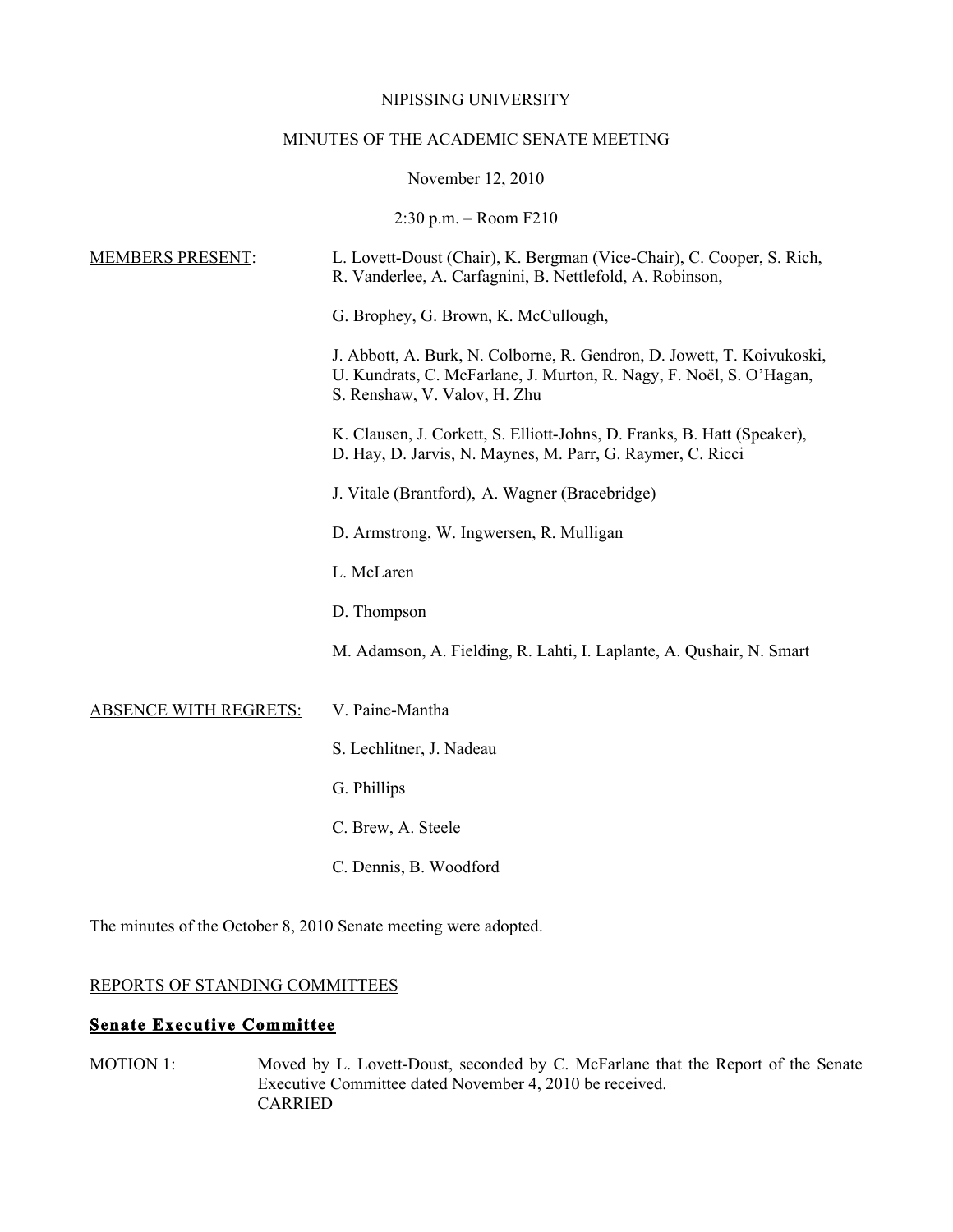- MOTION 2: Moved by K. Bergman, seconded by S. Elliott-Johns that Senate receive the Institutional Quality Assurance Process document dated November 12, 2010, as outlined. CARRIED
- MOTION 3: Moved by K. Bergman, seconded by S. Rich that Senate approve the Institutional Quality Assurance Process document dated November 12, 2010, as outlined.
- MOTION 4: Moved by F. Noel, seconded by S. Renshaw that Motion 3 be amended so that the Planning and Priorities Committee (PPC) referred to in the Institutional Quality Assurance Process document will be a committee of Senate which replaces the current Program Reviews and Appraisals Subcommittee of the Academic Planning committee and the composition and terms of reference to be determined by Senate. CARRIED
- MOTION 5: Moved by T. Koivokoski, seconded by J. Murton that Senate refer the Institutional Quality Assurance Process document back to the Academic Planning Committee to outline the role of faculty councils in the process and discuss other concerns raised during discussion of the Main Motion. CARRIED

## **Undergraduate Studies Committee**

MOTION 6: Moved by S. Rich, seconded by C. McFarlane, that Senate receive the Report of the Undergraduate Studies Committee dated October 25, 2010. CARRIED

#### AMENDMENT of BY-LAWS

- MOTION 7: Moved by K. McCullough, seconded by D. Jowett, that Article 3.0 (a)(iii) be modified to read "the Speaker of Senate, who shall be elected every two years by Senate from among the faculty Senators, normally at the May senate meeting" and that Article 3.0(a)(iv) be modified to read "the Deputy Speaker of Senate, who shall be elected every two years by Senate from among the faculty Senators, normally at the May senate meeting." CARRIED
- MOTION 8: Moved by K. McCullough, seconded by D. Jowett, that Article 1.3 be modified to read "the Senate year shall be deemed to commence on 01 July of any given year and end on 30 June the following year." CARRIED
- MOTION 9: Moved by K. McCullough, seconded by S. Rich, that Article 9.5 (a)(ii) be modified to read "the Director for the Centre for Flexible Learning (non-voting)" and Article 9.5.3  $(a)(v)$  be modified to read "the Director for the Centre for Flexible Learning (nonvoting)." CARRIED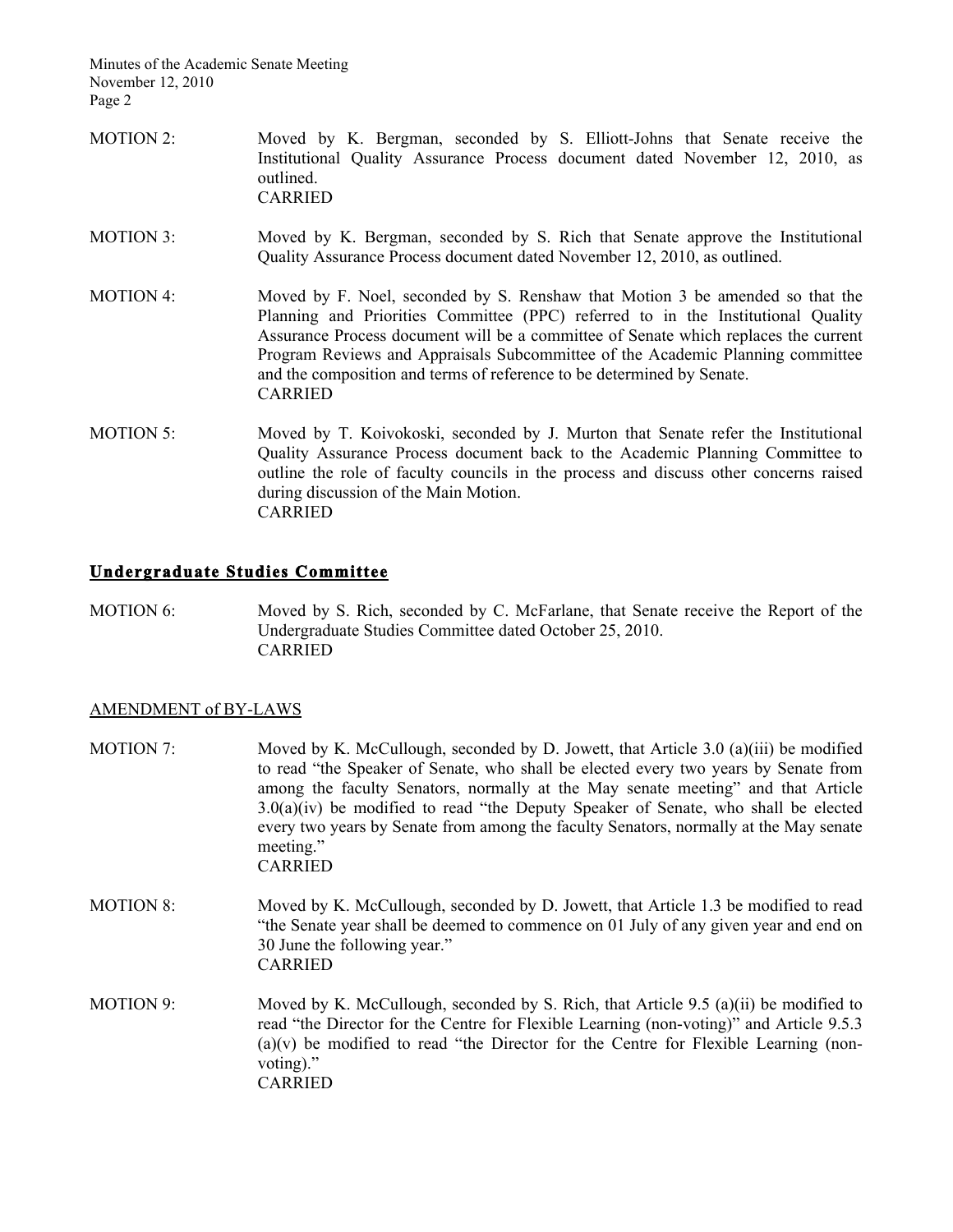- MOTION 10: Moved by K. McCullough, seconded by G. Brown, that Article 10.4(a)(ii) should be modified to read "Director of Research Services and Graduate Studies (non-voting)." CARRIED
- MOTION 11: Moved by K. McCullough, seconded by G. Brown, that Article 2.5(b) of the Senate bylaws be modified to read "the proportions employed in 2.4(c) above in allocating faculty Senate positions shall be re-calculated at least every three years, based on up-todate full-time faculty distribution data maintained specifically for this purpose." CARRIED
- MOTION 12: Moved by K. McCullough, seconded by S. Renshaw, that the Personal Harassment and Discrimination Committee be changed to Harassment and Discrimination Committee. CARRIED

# **Notices of Motion (3)**

• **Notice of Motion (regarding designates for the Vice-President Academic and Research and the Deans)** 

That the following articles be amended to read:

- Article 2.1 *Ex officio* Senators
	- (a) the following, or their designate, shall be *Ex officio* voting members of Senate
- Article 9.1 Senate Executive Committee
	- (a)(ii) the VPAR, or designate, who shall be Vice-Chair
	- (a)(iii) the Dean of each Faculty, or their designate
- Article 9.1.2 Honorary Degrees Subcommittee (a)(ii) the VPAR, or designate, who shall be Vice-Chair (a)(iii) one (1) Dean, or designate, chosen by the Senate Executive Committee
- Article 9.2 Academic Planning Committee
	- $(a)(i)$  the VPAR, or designate, who shall be Chair
	- (a)(iii) the Dean of each Faculty, or their designate
- Article 9.2.1 Admissions & Enrolment Subcommittee  $(a)(v)$  the VPAR, or designate, (non-voting)
- Article 9.2.2 Program Review and Appraisals Subcommittee  $(a)(i)$  the VPAR, or designate, who shall be Chair
- Article 9.3 Undergraduate Studies Committee
	- $(a)(i)$  the Dean of each Faculty, or their designates, two of whom, on a rotating basis shall be Chair and Vice-Chair
- Article 10.1 Faculty Councils
	- (a)(i) the Dean of the Faculty, or designate, who shall be Chair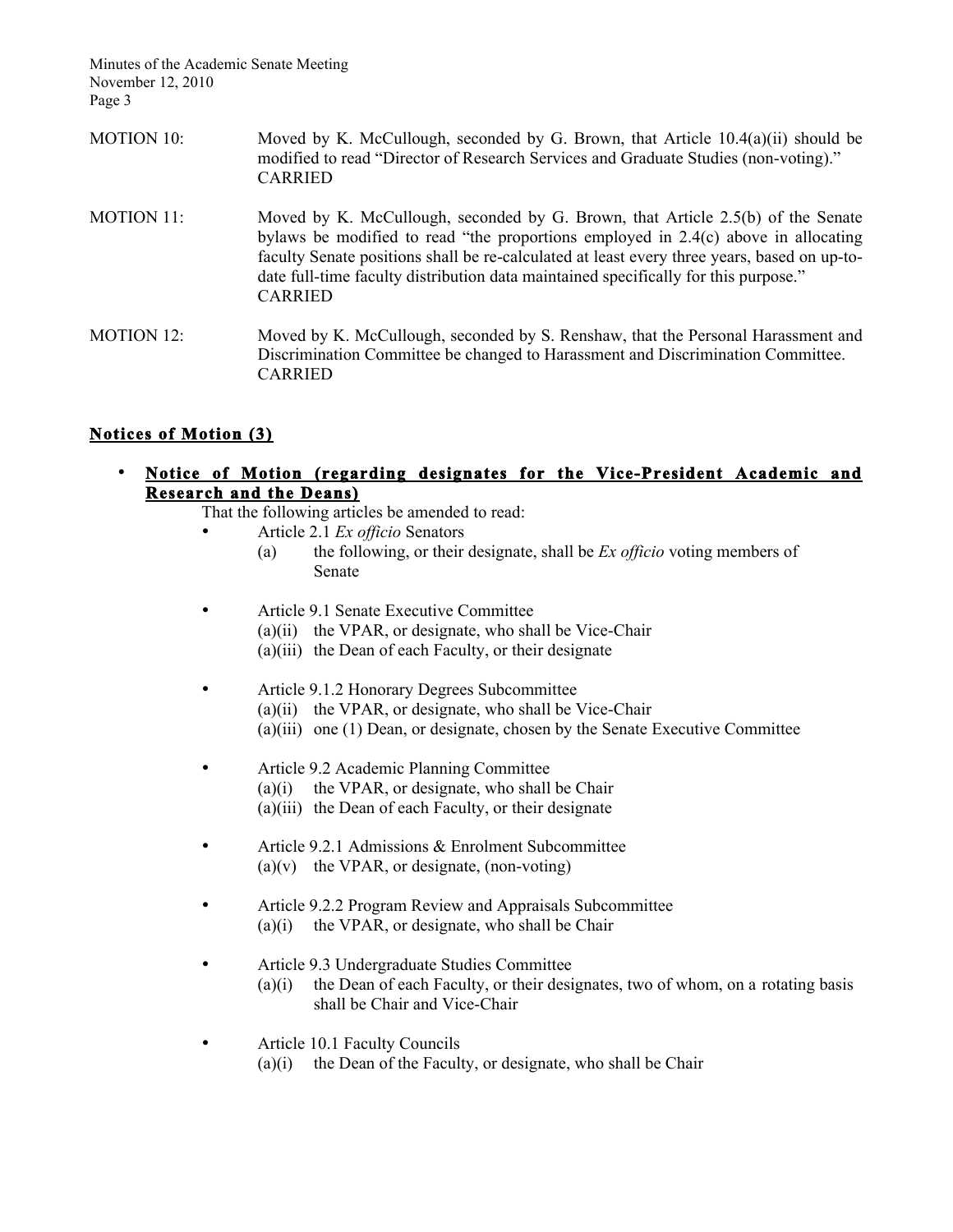# • **Notice of Motion (regarding addition of Graduate Studies Council)**

That Article 10.0(a) be amended to add subsection (iv) to read "the Graduate Studies Council."

# • **Notice of Motion (regarding LTA on Teaching and Learning Committee)**

That Article 9.5(b)(iii) be amended to read "a limited term appointment faculty member" for election to the Teaching and Learning Committee.

### ELECTIONS

• Elect one Senator from any faculty to serve on the Technology and Infrastructure Subcommittee.

# **ACCLAIMED: G. Brophey**

## REPORTS FROM OTHER BODIES

#### Alumni Association

Senator Thompson, the Alumni Association representative to Senate, commented on a very successful Homecoming Weekend. Plans are already beginning for Homecoming 2011.

#### NEW BUSINESS

- Reports of Grad Applicants (November 11, 2010)
- MOTION 13: Moved by A. Robinson, seconded by D. Jowett, that degrees, diplomas and certificates be awarded to the students listed in the Reports of Grad Applicants dated November 11, 2010, who have completed all requirements for their respective degrees, diplomas and certificates. CARRIED

#### ANNOUNCEMENTS

In view of the earlier comments that it had not been possible for the Academic Planning Committee to reach quorum on several occasions, the President reminded senators of their obligation to honour the commitment of accepting nominations and elections to Senate or any of its committees.

The President provided a brief update to senators noting that the issue surrounding the reproduction of materials is still being debated and the Association of Universities and Colleges in Canada (AUCC) is still challenging Access Copyright's request to seek a flat rate based on FTEs and to extend their control to scanned material, photocopying and electronic media.

The installation of Dr. Jon Dellandrea as the new Chancellor on December 9, 2010 will also be a time to acknowledge and celebrate the recipients of the Chancellor's, President's, Schulich and Aboriginal scholarships.